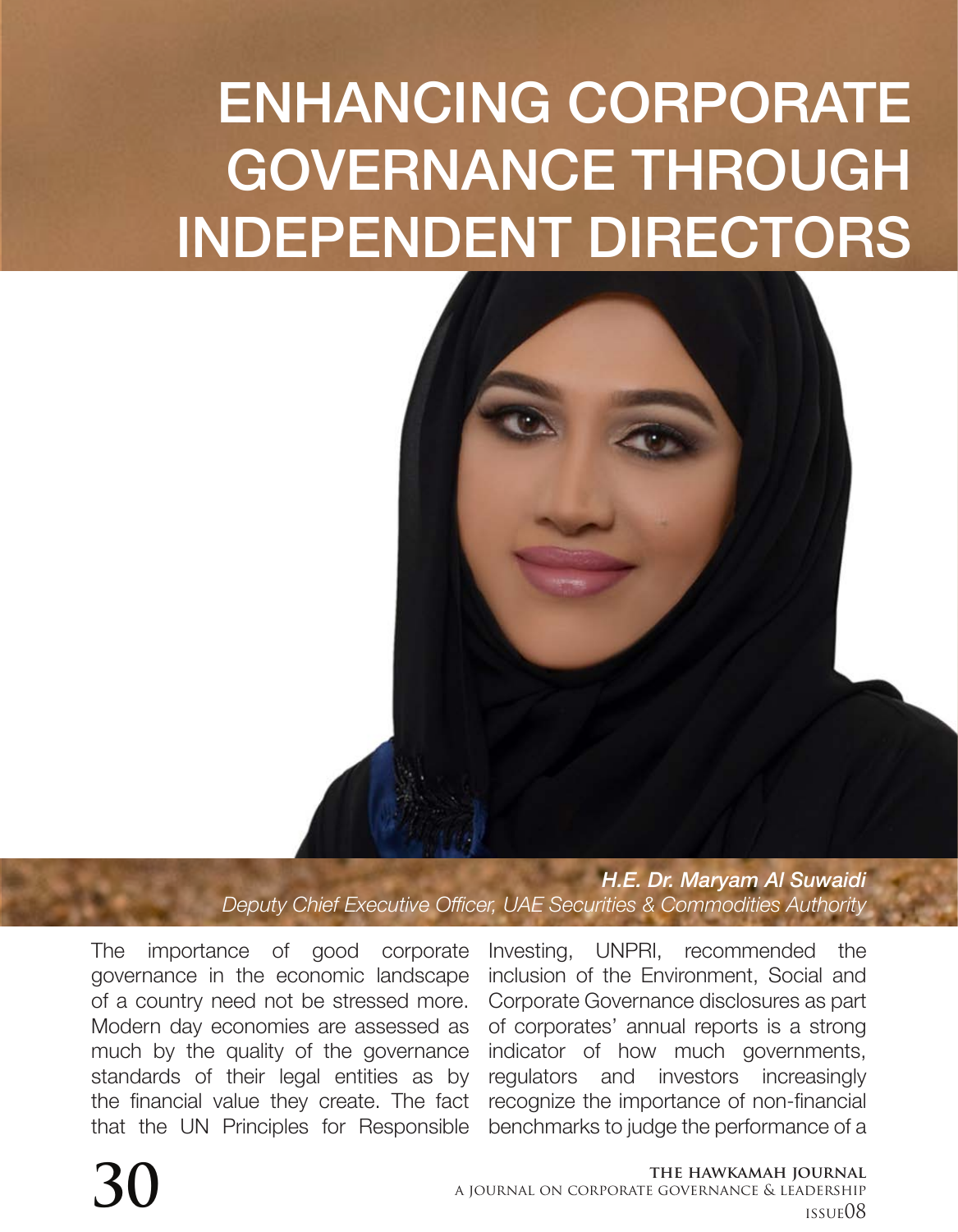corporate entity and its contribution to the nation's economy.

While Corporate Governance has been there through the history of corporate sector, in its earlier form of accounting standards and board disclosures, the reforms in enforcing stronger Corporate Governance standards gradually gathered pace with each corporate failure or scandal. This is evidenced by the enactment of the Australian, Hong Kong and Singaporean Corporate Governance codes after the Enron and WorldCom debacle, and the enactment of the OECD Principles of Corporate Governance after the Parmalat Fraud case. In the UK, the Cadbury report followed the famous Robert Maxwell case. The UAE issued its first Corporate Governance code in 2009 which was revised during 2016. The adoption and compliance with the UAE's Corporate Governance code has been on the rise since its launch.

The responsibility for ensuring good governance and long term sustainability in companies lies squarely on its Board of Directors. The stronger, more efficient, diverse and independent the Board is, the better will be governance of the entity. However, in the MENA region, the governance has mainly been directed in the corporates by the promoters and owners of businesses.

The MENA region has high concentration of family owned businesses. Such businesses were historically limited in their operations to one or two countries. In such circumstances, it was justifiable

that owners appointed themselves on the Board of Directors as the role of Directors was seen to belong to the owners and no need was felt for independent people to be on the Board of Directors and for them to exercise the authority of the Board. Nonetheless, with the increasing diversity and cross-border nature of businesses' activities, it has become increasingly challenging for families and promoters to provide sufficient direction to businesses. Therefore, the need for independent directors emerges as a must. Independent Directors, being experts in chosen areas, are better equipped and positioned to provide the required guidance to businesses.

The OECD Principles of Corporate Governance note that independent Board members can contribute significantly to the decision making of the Board. They can bring an objective view to the evaluation of the performance of the Board and management. In addition, they can play an important role in areas where the interests of management, the company and its shareholders may diverge such as executive remuneration, succession planning, changes of corporate control, take-over defenses, large acquisitions and the audit function, to name a few.

The opinion is divided however, whether the requirements for better corporate governance, including guidance for composition of the Board and its committees, meetings, quorum, financial audit, CSR, along with the criteria for being considered "Independent Director" should be mandated by regulators or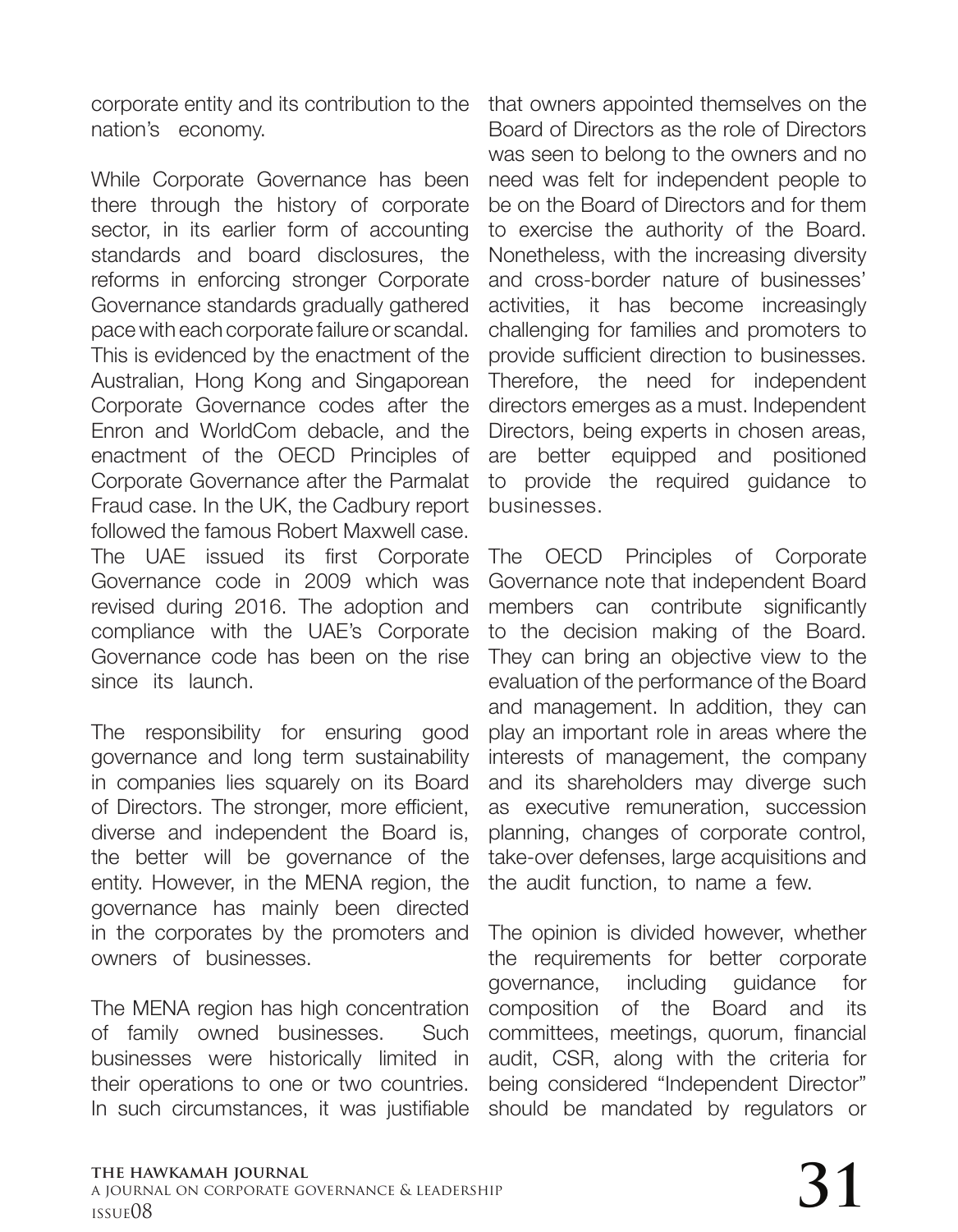should it be left to corporates to decide. In view of the growing and emerging nature of corporate world in the MENA region, in my view, government authorities are in a better position to analyze the global trends, assess their impact and customize them to local economies and the overall objectives of the country. While the guidance from the authorities may indicate the structural components for effecting stronger governance, it should be left to the companies to populate the structure. For appointment of Independent Directors, attention must be paid to confirming the eligibility of individuals in terms of bringing value to the Board as well as ensuring the independence of the selected individuals. To achieve this, especially in the regional context, the criteria of independence should not be limited to non-share-holders and non-family relatives of the directors and shareholders. Furthermore, the value which the individual brings to the company in terms of experience, expertise, and most importantly diversity, should be key determinants in the selection process.

Globally, the trend has been to make corporate Boards as diverse as their operating environments and to make diversity a key criteria for selection of the Independent Directors. Diversity is determined on the basis of nationality, age, language, ethnicity, gender, education, experience, etc. A Board built on such parameters not only provides a different dimension to its decision making process, but it can potentially lead the company towards greater business opportunities as well. Extending the reach of the company through its Independent Directors is an

advantage, which is further enhanced by the professional review and oversight which such Directors bring to the company.

Promoters should not feel uncomfortable with the presence of Independent Directors on Boards. Several studies have proved that companies with greater percentage of Independent Directors have better enhanced the value for their shareholders. Such companies have also been more sustainable in the longer term. There are several global corporates which have businesses spanning continents and have shown growth for several decades, which are fully managed by professional and independent Boards. The robust Corporate Governance frameworks put into practice by such companies, with the approval of shareholders in the General Meetings, become the guiding force to ensure the sustainability and growth of such corporates.

In terms of diversity, a lot of discussions also focus on maintaining the gender balance on company Boards. While traditionally, men have dominated the corporate Boards, it has been observed that women directors bring a fresh and different perspective to the decision making process, and thereby, enhancing it. When women have exposure to the frontline of economic activity through participation on corporate Boards, this enhances the general wellbeing of societies and boosts their future prospects. The UAE Government has shown a great deal of interest in gender parity and implements several programs to encourage women participation in boards. Hawkamah's Women Director's Program